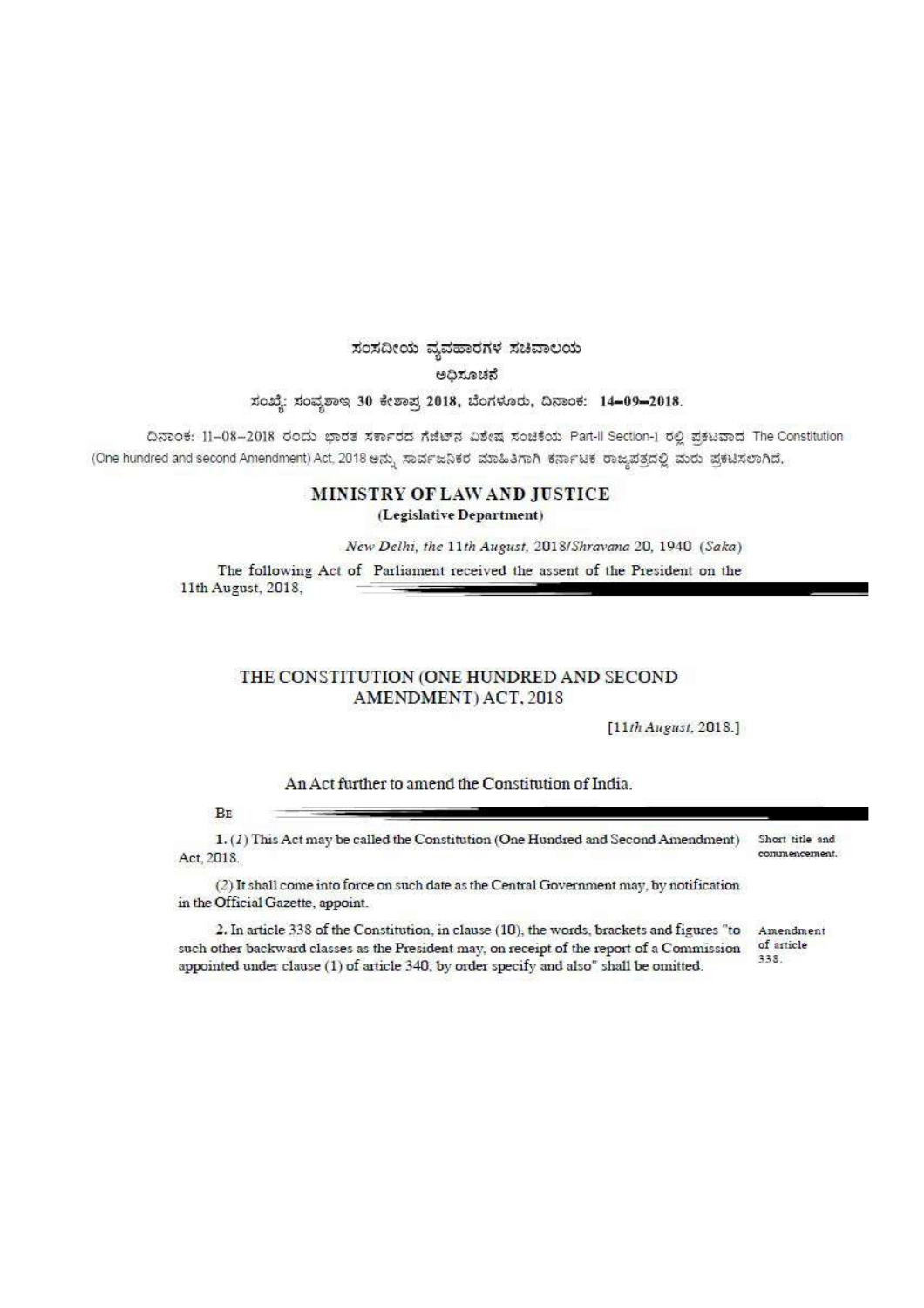new article 338B.

National for Backward Classes.

3. After article 338A of the Constitution, the following article shall be inserted, namely:— Insertion of

"338B. (1) There shall be a Commission for the socially and educationally backward classes to be known as the National Commission for Backward Classes. Commission

> (2) Subject to the provisions of any law made in this behalf by Parliament, the Commission shall consist of a Chairperson, Vice-Chairperson and three other Members and the conditions of service and tenure of office of the Chairperson, Vice-Chairperson and other Members so appointed shall be such as the President may by rule determine.

> (3) The Chairperson, Vice-Chairperson and other Members of the Commission shall be appointed by the President by warrant under his hand and seal.

(4) The Commission shall have the power to regulate its own procedure.

(5) It shall be the duty of the Commission—

(a) to investigate and monitor all matters relating to the safeguards provided for the socially and educationally backward classes under this Constitution or under any other law for the time being in force or under any order of the Government and to evaluate the working of such safeguards;

(b) to inquire into specific complaints with respect to the deprivation of rights and safeguards of the socially and educationally backward classes;

(c) to participate and advise on the socio-economic development of the socially and educationally backward classes and to evaluate the progress of their development under the Union and any State;

(d) to present to the President, annually and at such other times as the Commission may deem fit, reports upon the working of those safeguards;

(e) to make in such reports the recommendations as to the measures that should be taken by the Union or any State for the effective implementation of those safeguards and other measures for the protection, welfare and socio-economic development of the socially and educationally backward classes; and

(f ) to discharge such other functions in relation to the protection, welfare and development and advancement of the socially and educationally backward classes as the President may, subject to the provisions of any law made by Parliament, by rule specify.

(6) The President shall cause all such reports to be laid before each House of Parliament along with a memorandum explaining the action taken or proposed to be taken on the recommendations relating to the Union and the reasons for the non-acceptance, if any, of any of such recommendations.

(7) Where any such report, or any part thereof, relates to any matter with which any State Government is concerned, a copy of such report shall be forwarded to the State Government which shall cause it to be laid before the Legislature of the State along with a memorandum explaining the action taken or proposed to be taken on the recommendations relating to the State and the reasons for the non-acceptance, if any, of any of such recommendations.

(8) The Commission shall, while investigating any matter referred to in sub-clause (a) or inquiring into any complaint referred to in sub-clause (b) of clause (5),